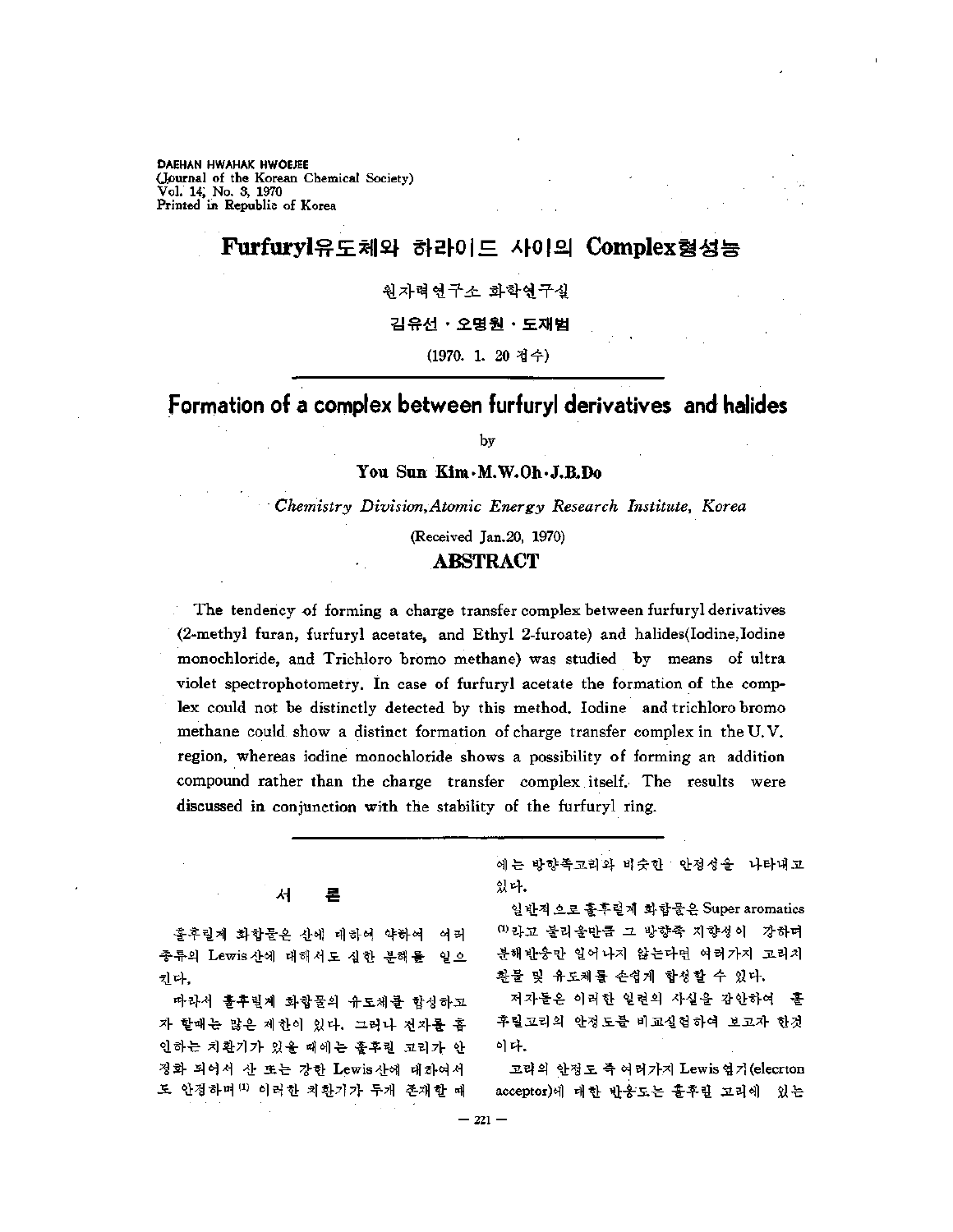$\pi$ 전자 및 후란고리의 쌍짓지않은 전자(non paired electron)와 electron acceptor사이의 반 옷도에 비례할 것이다.

따라서 furfuryl유도체와 electron acceptor 이의 charge transfer complex 생성경향은 furfuryl고리의 안정도를 시사하여 *줄수* 있는 척도 가 될 수 있다.

저자들이 이러한 관점에서 행한 실험<sup>(2)</sup>에 의 한다면 dioxane 과 같은 산소화합물은 여러 종류  $\text{Al}$  electron acceptor(I<sub>2</sub>, ICl, CHCl<sub>3</sub>)<sup>2</sup> charge transfer complex 를 생성치 못하고 있다.

이러한 실험사실을 참고하여 후란고리의 구조 를 살펴본다면 후란고리의 산소원자의 쌍짓지않 은 전자(non-paired electron)은 후란고리와의 공 명현상으로 다음과 같은 공명형을 "가지고(공명 energy 19.2 Kcal) 있음으로



후란고리의 산소원자의 non-paired electron 화합물 전체의 charge transfer complex 생성능 에는 직접 기여하는 정도가 약할 것이 예상된다 따라서 charge transfer complex 형성능은 고리 의 안정도와 직결되는 parameter 가 될 수 있을 것이다.

문헌에 의한다면 30 2-methyl furan 과 I2 사이 charge transfer complex 성에 관한 연구가 발표되어 있고 여러가지 Heterocyclic 고리에 관 한 실험(4)이 발표되어 있으나 furfuryl 유도체 자 체와 여러가지 electron acceptor 와의 complex 형 성능을 상호 비교하여 검토한 분야는 충분히 구된 없다. 자들은 2-methyl furan, furfuryl acetate, Ethyl-2-furoate(고리가 안정된 것)와 여 가지 electron acceptor(trichlorobromomethane, iodine, 및 iodine-monochloride) 사이의 charge transfer complex 생성능을 분광 분석법으로 검토하여 본 것이다. 시약관계로 furfuryl 유 도체를 여러가지 모두 택하여 실험 할 수는 없 었으나 대표적인 몇가지 유도체에 대한 실험

결과를 얻었음으로 여기 보고하고자 한다. 방향의 연구는 더 확장하여 앞으로도 계속할 예 정에 있으며 furfuryl 고리의 안정도문제 뿐만 아니라 charge transfer complex 형성에 관한 기 초연구적인 면에서도 뜻있는 연구라고 할 수 있 것이다.

#### 실 협

(1) 출발물질 : trichlororobromomethane, hexane, Iodine, lodinemonochloride, 2-methyl furan 등은 시관품을 증류 정제하여 이용하였고 Ethyl 2-furoate 는 2-Furoic acid 를 합성한 것을 esterihcation 하여 (m.p. 34°C) 사용하였으며 furfuryl acetate 는 서관 furfuryl alcohol을 acyl 화하여 합성하였다.

### (2) 흡광도의 측정

Beckmann D.U 를 사용하여 1cm silica cell에 가지 농도의 trichlorobromomethane, Iodine, Iodine monochloride Fufuryl 유도체 의 Hexane용액을 담고 자외선 및 가시광선 영 역에서 홉광도를 측정하여 흡광도 곡선을 만들 었다, (Fig. 1—Fig. 8 참조)

Charge transfer complex 가 형성되어진 가능 성이 보이는 경우(죽 Red shift가 큰 것)에 대 하여 electron acceptor 및 electron donor의 분 자흡광도를 각 과장에서 측정하였다. (제1표 참 조)

### **(3) Charge transfer complex** 형성여부 확인

electron acceptor 와 electron donor 의 분자흡 광도, 농도 및 두가지 혼합액의 -흉광도로 부터 다음 식에 의하여 Kec 값을 구하였다. (제1표 참조)

$$
A + B \rightleftharpoons AB
$$
  
\n
$$
K = \frac{\langle AB \rangle}{\langle A \rangle \langle B \rangle}
$$
  
\n
$$
\delta D = D - \langle A \rangle ea - \langle B \rangle eb \langle AB \rangle = \frac{\delta D}{ec}
$$
  
\n
$$
Kec = \frac{\delta D}{\langle A \rangle \langle B \rangle}
$$
  
\n
$$
A; electron donor
$$

B; electron acceptor

*Journal of the Korean Chemical Society*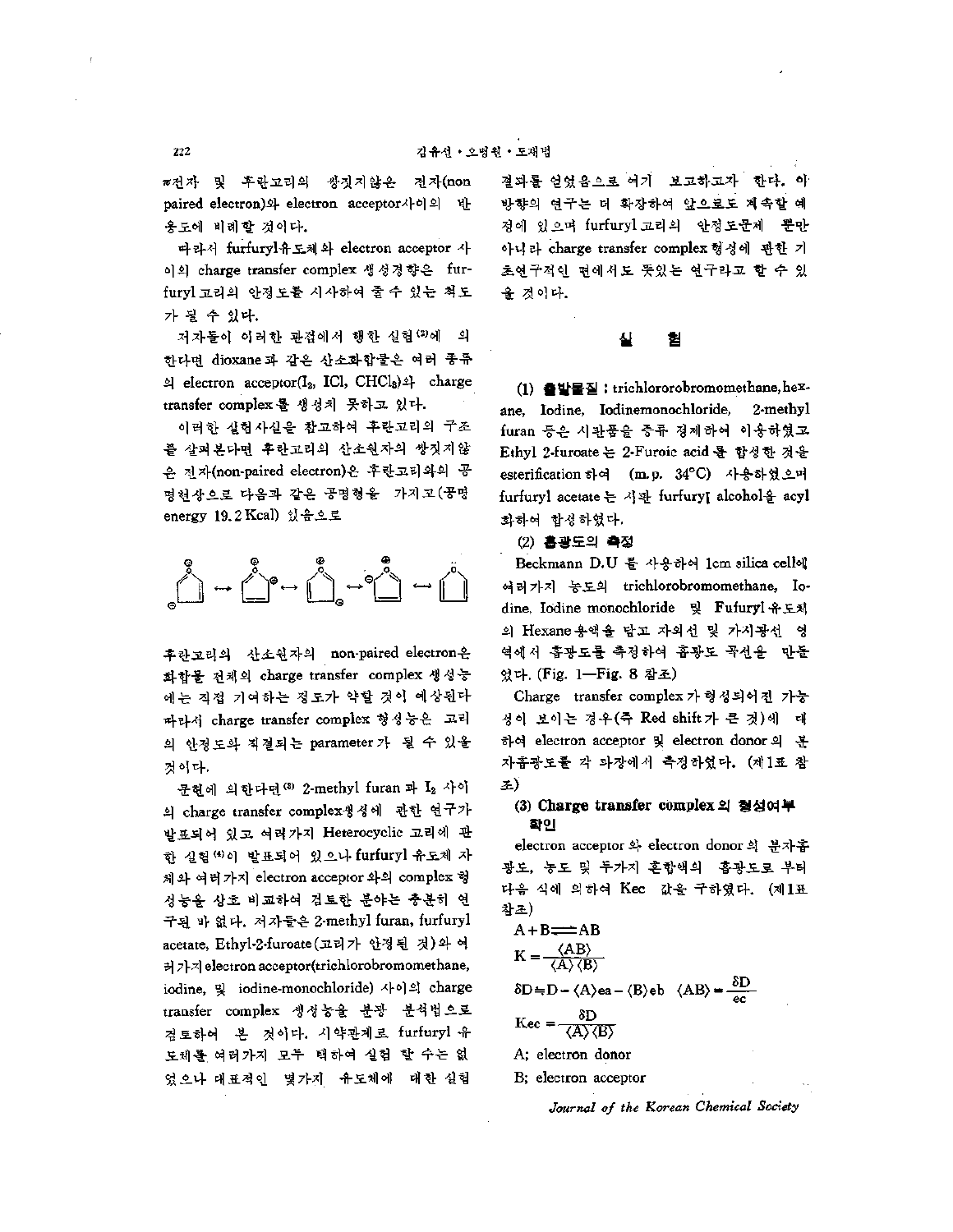

Fig. <sup>1</sup> Curves Lll.lll.are 2-methyl furan, Trichloromethane, and mixture of 2-methyl furan and Trichloro-bromo methane in n-Hexane solution.



- Fig. 2 Curves l.ll.lll.are 2-methyl furan, Iodine chloride, and mixture of 2-methyl furan and lodinechloride, respectively.
	- \* D; opticaldensity. X; molar fraction. I: lightpath,  $\sim$   $\gamma$
	- Vol. 14. No. 3, 1970



1/XD Fig. 3 Plot of AI/3D VS. 1/XD\*for the mixture of 2 methyl furan and lodine chloride at  $280$ -m $\mu$ 



250 270 290 3!0 330 350 370 390 wcvelenyth ( mu)

## Wavelength $(m\mu)$

Fig. 4 Curves I.111.III.are for Furoic ethyl ester, Iodine, and mixture of Furoic ethyl ester and Iodine, in n-Hexane solution, respectively.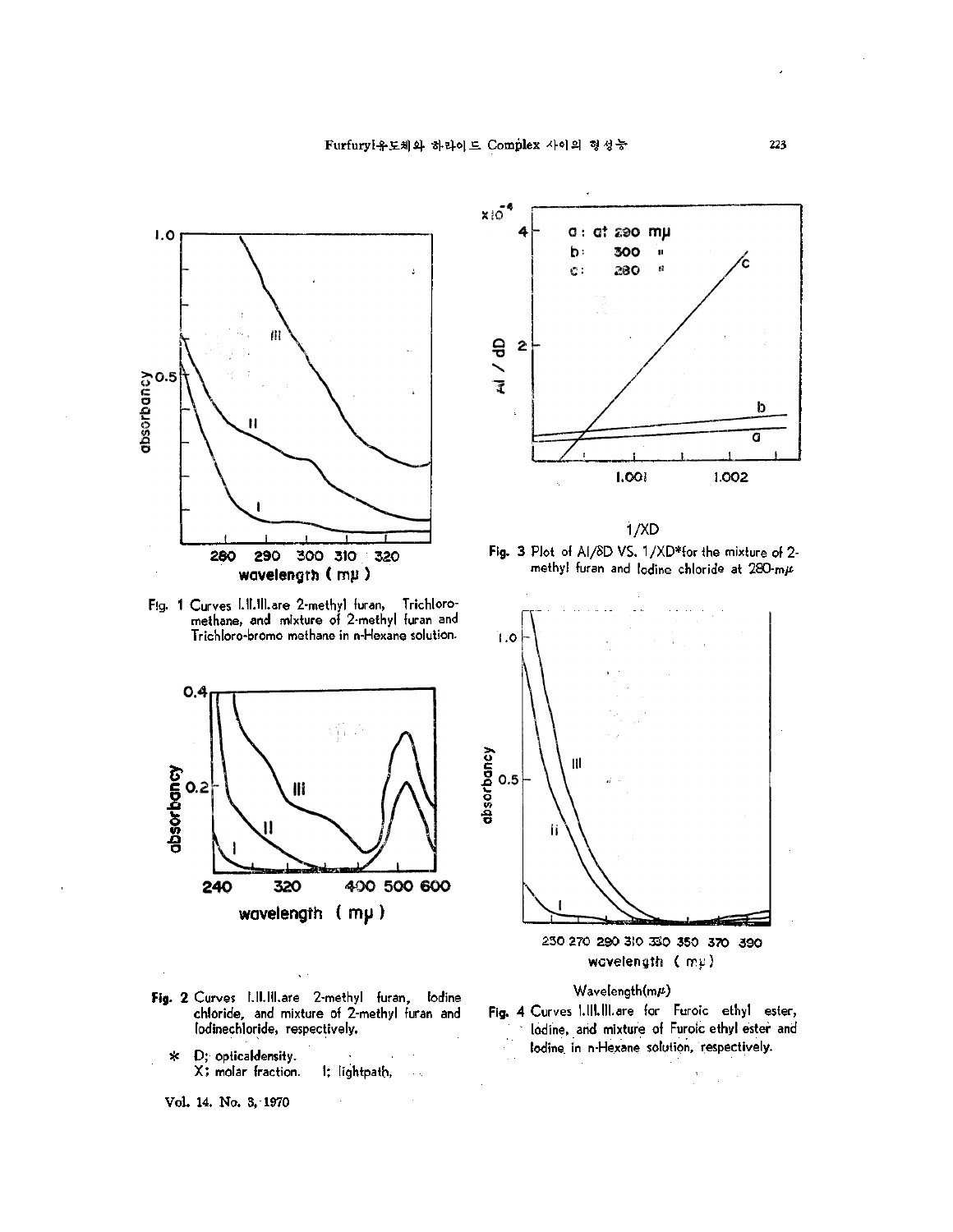

Fig. 5 Curves I.II.III.are Furoic ethyl ester,Trichloro bromomethane, and mixture of Furoic ethyl ester and Trichloro bromomethane in n-Hexane soln, respectively.



Fig. 6 Curves I.II..III. are for Furoic ethyl ester, lodine chloride, and mixture of Furoic ethyl ester and Iodine chloride in n-Hexane soln, respectively.



Fig. 6 Plot of AI/SD VS. I/XD for the mixture of Furoic ethyl ester and lodine at  $280-325$ m $\mu$ .



Fig. 8 Plot of Al/8D VS. 1/XD for the mixture of Furoic ethyl ester and lodine chloride at  $280m\mu - 320m\mu$ .

*Journal of the Korean Chemical Socciety*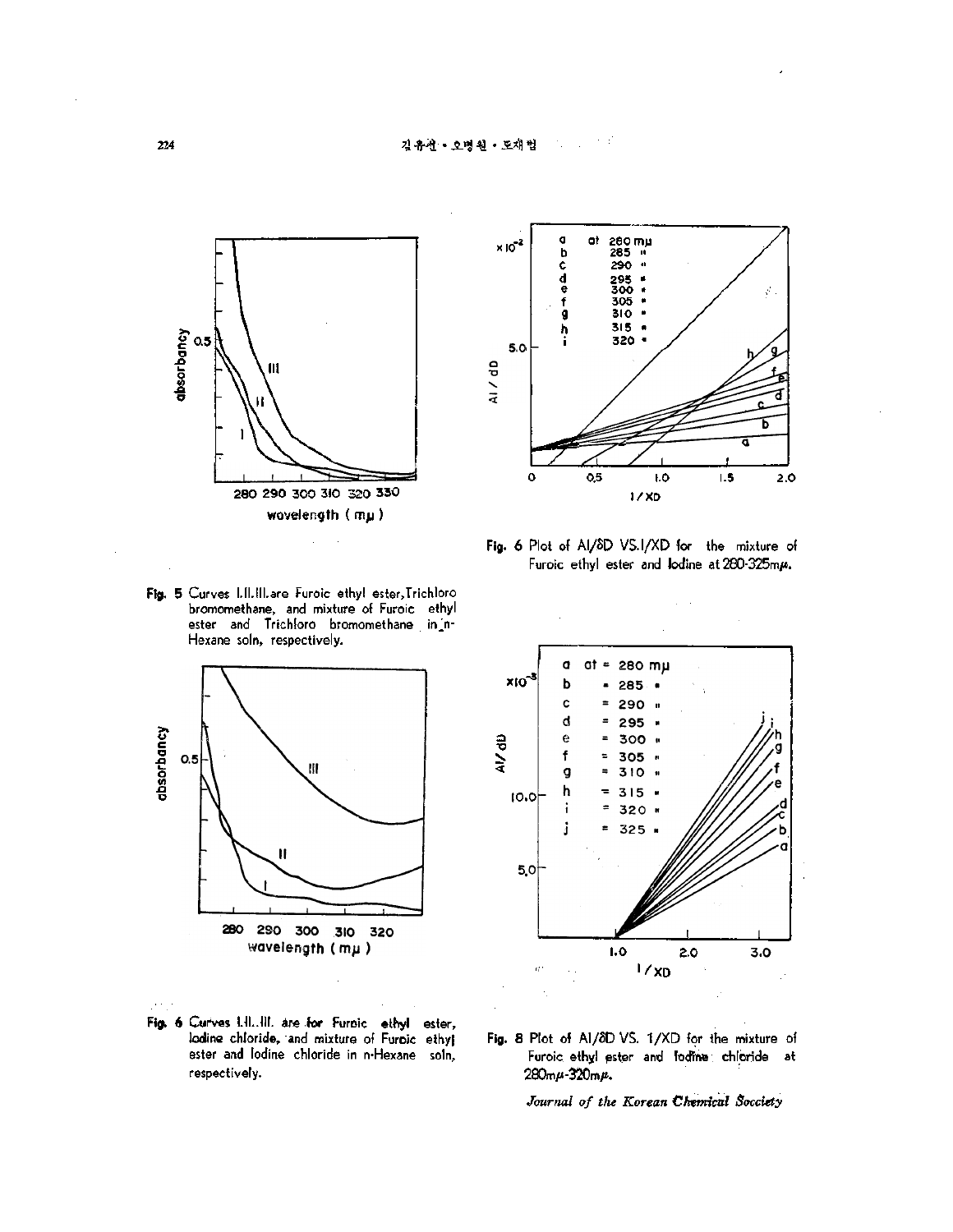| Furoic ethyl<br>ester  | $\mathbf{I}_2$         | IĊ1                    | D(1cm) | δD    | Kec                   | Average<br>٠          |
|------------------------|------------------------|------------------------|--------|-------|-----------------------|-----------------------|
| $mol/L \times 10^{-1}$ | $mol/L \times 10^{-3}$ | $mol/L \times 10^{-3}$ |        |       | $mol. 1-1$            | $mol, l^{-1}$         |
| 0.106                  | 0.000                  | 0                      | 0.301  |       |                       |                       |
| 0.080                  | 0.776                  |                        | 0.366  | 0.363 | $0.59\times10^{4}$    | $0.60 \times 10^{4}$  |
| 0.055                  | 0.487                  |                        | 0.163  | 0.161 | $0.61\times10^{4}$    |                       |
| 0.114                  |                        | 0.986                  | 0.594  | 0,593 | $0.528 \times 10^5$   |                       |
| 0.084                  |                        | 0.986                  | 0.448  | 0.447 | $0.531 \times 10^{5}$ | $0.526 \times 10^{5}$ |
| 0.056                  |                        | 0.986                  | 0.292  | 0.292 | $0.520 \times 10^{8}$ |                       |

**ABLE I. Absorption <sup>D</sup> at 2900A. Solvent n-Hexane**



- Fig. 9. Plot of A1/8D VS. 1/XD for the mixture of Furoic ethyl esters and Halides at  $280m\mu$ . Lines l.ll.llll are for Iodine, Trichloro bromomethane and Iodine chloride, respectively.
	- AB; charge transfer complex
	- $\langle A \rangle$ ,  $\langle B \rangle$ ,  $\langle AB \rangle$ ; denote the molar concentrations.
	- ea, eb,ec; denote the molar extinction coeffi-

Vol. 4. No. 3, 1970

cient of A,B, and charge transfer complex, respectively

각 파장에서의 Kec 값을 wave length에 대하 여 plot 하고 A1/8D VS. 1/XD의 curve 를 각 파장에 대하여 plot 하고(XD; molar fraction of A) 각파장에서의 charge transfer complex생성 능을 Bensei-Hildebrand 양씨의 방법에 5 의하 여 확인한다. 이 결과는 Fig. 3.7.8.9에 요약되 있다. (D;optical density, 1: light path, SD: optical denrity 변화)

### 결과 고찰

### 1.결과

2-methyl furan과 요오드 사이의 complex형성 능을 n-Hexane 용매계에서 조사한 결과에 의한 다면 문헌에 발표한 바와 같이 자외선 역에 서 약한 complex 형성능이 엿보이고 가시광선 영역에서 강한 complex형성이 확인되었다. 이 것을 더 확장하여서 iodine monochloride 와 trichlorobromomethane사이의 complex 형성상 황을 살펴본 결과 Fig. 1 및 Fig. 2 와 같은 spectra 얻었으며 전자의 경우 자외선 영역에는 많은 red shift 를 보여주고 있어 강한 charge transfer complex의 형성이 예측되지만 가시광선 영역 (550mμ)에서는 ICl 자체의 흡광도가 높고 계산 한결과에서도 complex 형성이 분명치 못하였다. 후자의 경우에는 자외선 영역에서의 red shift 가 얼마 되지않아 약한 complex 형성이 예산되며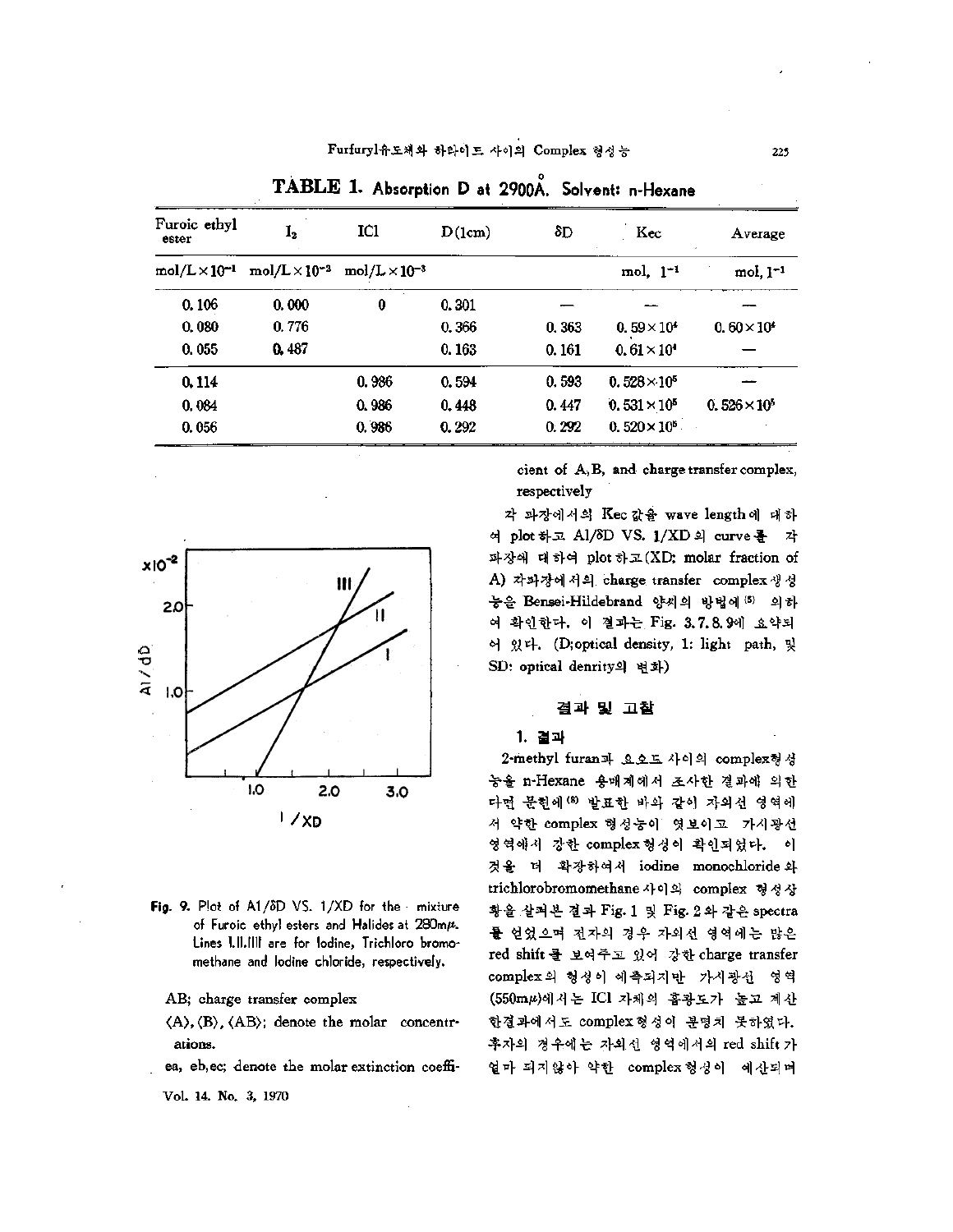가시광선 영역에서는 별로 complex 형성능이 보 이지 않았다. 실험항에 기재되어 있는 방법으로 계산을 하여서 Al/ôD VS. 1/XD curve 를 겸 사한 결과는 Fig. 3과 같으며 ICl의 경우는 1/XD 축에 상교하는 curve를 보여 주었고 (CClsBr 은 300∼280mμ영역에서 Al/δD 축과 상교하는 curve 를 보여 주었으나 1/XD축과 평행에 가까 운 즉 slope가 적은 curve를 보여 주고 있다. 따라서 Steven<sup>(6)</sup> 및 Bensei<sup>(5)</sup>의 의견에 따른다 면 CClsBr의 경우에는 true complex에 가까운 약한 charge transfer complex 가 형성되는 것으 로 판단되고 ICl의 경우에는 complex 생성이 없 것으로 보여진다. Furfuryl acetate 경우 에는 여기 그 spectra 를 보이지는 않았으나 자외 선 영역에서는 I<sub>2</sub>, ICl 및 CClsBr등과의 혼합물 의 spectra에서 red shift 를 보여주지 못하였고 가지광선 영역에서는 520m# 부근에 큰 흡광이 있으나 complex 생성경향은 보여주지 못하고 있 다. Ethyl-2-furoate 와 I<sub>2</sub>, ICl 및 CCl<sub>3</sub>Br 과의 혼 합물의 spetra 살펴본 결과는 Fig. 4, Fig. 5, Fig. 6 보여주고 있다. 가시광선 역의 것은 보여주지 않았으나 홉광도를 살펴본 결과 원래 Ethyl-2-furfoate의 흡광도가 커서 complex생성 경향을 확실히 확인하지 못하였다. spectra상에 서 본다면 L2와 ICl의 경우에는 큰 red shift가 있어 강한 charge transfer complex 형성이 예상 되지만 CClsBr의 경우에는 역시 red shift가 크 지 못하여 약한 complex형성이 예상되었다. 각 각의 경우를 계산식에 의하여 계산하고 Al/8D VS. 1/Xp curve 를 plot 한 결과는 Fig.7 및 Fig. 8파 같으며 I<sub>2</sub>의 경우에는 280~305mµ영역에 서 상당한 slope 를 가진 sharp 한 curve 를 얻고 있음으로 charge transfer complex의 생성이 현 저하였으며 CCl3Br 의 경우에는 280mµ(Fig. 9)에 서 sharp 한 curve를 보여주고 있어서 \_이 영역 에서 complex생성이 있는 것으로 판단된다. 그 러나 ICl의 경우에는 2-methyl-furan의 경우와 같은 현상 즉 1/XD 축과 상교하는 curve를 보 여주고 있어 charge transfer complex 가 아닌 다른 화합물의 형성이 예상되고 있다. 이 점을 확실히 하기 위하여서 제1표에 요약되어 있듯이

각 시약의 흡광도 계수를 산출하고 계산식에 의 하여서 Kec 값을 여러 파장 영역에서 비교한 바 L, 및 ICl의 경우에 Kec 값은 거의 일정한 값을 보여주고 있으므로 화학평형이 이루어지고 있는 것만은 I2 및 ICl의 양측이 다 확실한 것으로 관 단되었다. CClaBr의 경우에는 complex 형성이 확실하므로 Kec 값은 산출하지 않았다.

ΔY

### **2.** 고찰

문헌에<sup>(3) (4)</sup> 의한다면 dichloromethane용매 계에서 2-methyl furan 과 요오드사이의 chargetransfer complex 생성을 자외선 및 가시광선 영 역에서 확인하였다고 하였으나 저자들의 실험에 서는 n-Hexane 을 용매로 사용한 결과 같은 결 과를 얻을 있었다. 그러나 가시광선 영역에 서는 complex생성을 명확히 확인할 수 없었다. 저자들의 연구결과에 따르면 dichloromethane trichloromethane 같은 halide 강한 electron donor 와 약한 charge transfer complex ⑹⑺ 형성할:가능성이 있음이 실험적으로 인되고 있다. 따라서 이 종류의 용매를 사용한 다면 spectra 를 검토할 때 약한 charge transfer band 를 확인하기 곤란할 것이 예상되며 n-Hexane 과 같은 용매는 이러한 불명확성이 없는 것으로 보여진다. CClaBr의 경우에는 true complex 거의 비등한 정도의 약한 charge transfer complex를 생성하는 것으로 보인다. (Fig. 3) 이 점은 CCl<sub>a</sub>Br의 polarity 즉 electrophilicity 가 L<sub>2</sub> 보다 약한 것에 기인한다고도 고 찰할 수 있으나 CCIsBr의 경우에는 화학구조상 입체적인 방해요건이 있어 charge transfer를 조 해 (阻害)하는 것으로서도 고려될 수 있다. Ethyl- $2$ -furoate 의 경우를 살핀다면 이 경우에서도  $I_2$ 이 CCl<sub>8</sub>Br 보다 넓은 charge transfer band 영역 을 차지하고 있고 CClaBr은 그 spectra의 red shift가 약하고 true complex 와 거의 비등한 약 한 charge transfer complex를 형성하는 것으로 보여진다 (Fig. 9,10). Ethyl-2-furoate 고리의 .<br>전자밀도는 인접한 carboethoxy 기의 영향으로 인하여 2-methyl furan 경우보다 훨씬 감소 되고 있다. 따라서 이 경우에 CCl3Br의 electro-

*Journal of the Korean Chemical Society*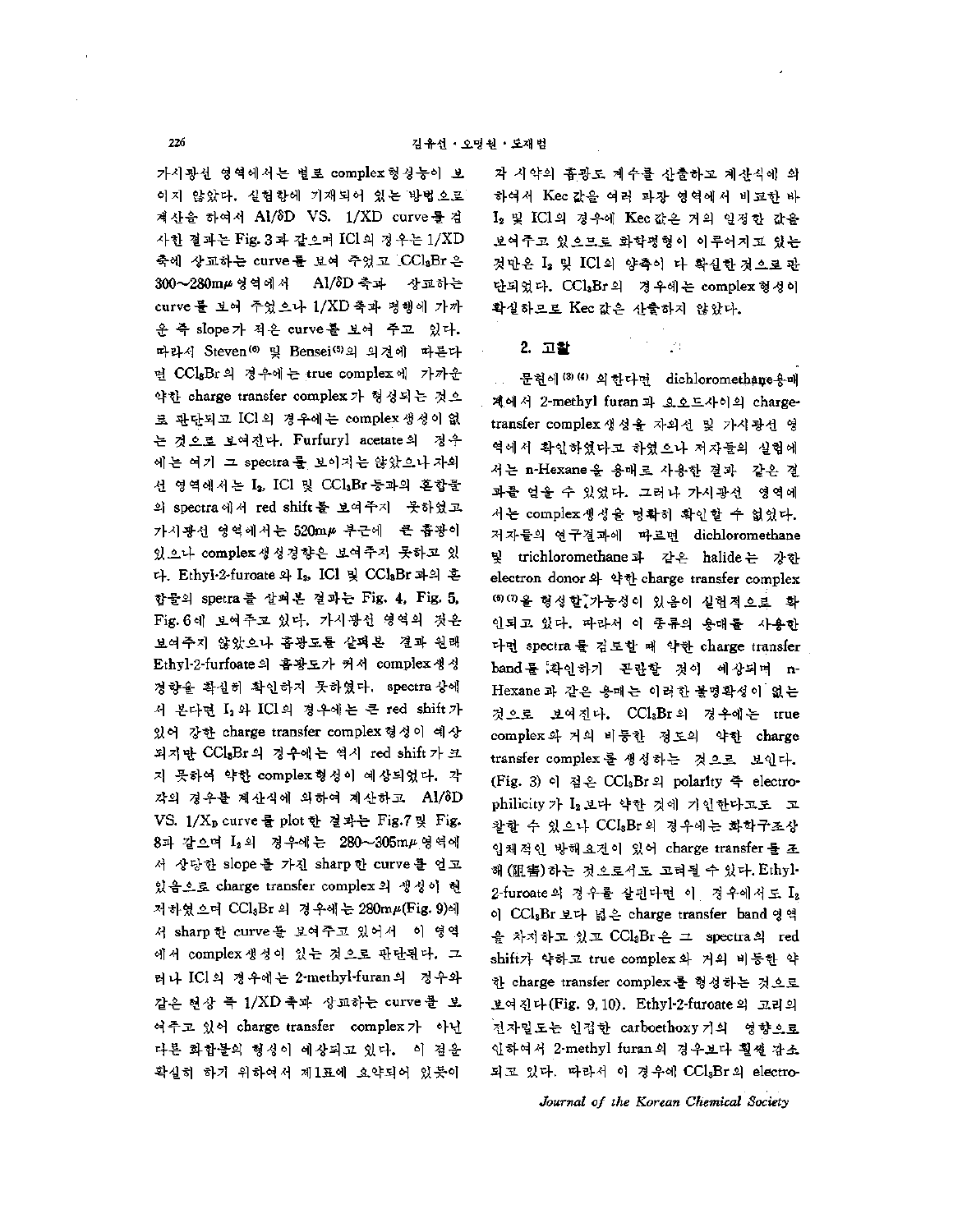philicity 가 complex 생성에 큰 영향을 미친다 고만 생각하기 힘든 점이 있다. amine 과 유기 halide 사이에 형성되는 charge transfer complex 를 살펴보면 amine의 질소원자와 halide의 "분 자사이의 거리는 covalent bond 길이와 Van der Waals radius의 중간점에 있다고 문헌<sup>(6)</sup> 발표되고 있다. 따라서 furfuryl 고리와 CC13- Br 이 charge transfer complex 를 형성하기 위하 여서는 이 정도의 거리를 유지하여야 할 것인데 furfuryl 고리는 경면이고 CClsBr 은 입체적으로 운집 (cloud) 상태에 으므로 electro static force 만으로서는 complex 를 이루는 거리에 까 지 가까이 갈 수 없는 것으로 생각될 수 있다. 저자들이 따로이 실험에서도 dimethylaniline 등에 CCl, 등을 작용시켰을 때 - benzene 고리의  $\pi$ -전자와 형성이 되는 complex 를 확인할수 없 었든 바<sup>00</sup>이 경우에도 입체적인 요건이 *중*요한 factor 가 되는 것으로 생각된다. 이런 점에 관 하여서는 여러가지 구조의 화합물에 대하여 서 연구하여야만 확실한 결론을 얻을 것이기만 저자들이 그 전에 한 실험과 연결시켜 볼 때 furfuryl 고리에 대한 CClaBr 의 steric requirement 가 커서 charge transfer complex 를 형성 하기 힘든 상태에 있다고 각할 있다.

IC1의 경우에는 complex 가 형성되고 있다고 는 판단할 수 없는 결과를 보여주고 있다. 즉 2-methyl furan 및 Ethyl-2-furoate의 경우에서 spectra 상에서는 자외선 영역에서 red shift 가 크 게 보여지고 있으므로 Stevens® 동의 의견에 따 른다면 charge transfer complex의 생성이 예상 되지만 Bensei(5<sup>&</sup>gt; 등의 complex curve 본다면 1/XD 축에 상교하는 결과를 보여줌으로 true 또 는 charge transfer complex 의 어느 것에도 속 하지 않는 상태의 것을 나타내고 있다. Bensei® 등의 가정에 따라서 Kec 값을 계산(표 1)하여 본다면 값이 2800—2900A° 영역에서 거의 일정하므로 이 영역에서는 각 시약의 -흡광도와 상관되는 일정한 화학평형이 있을 수는 있다고 볼 수 있다. 원래 ICl 은 그 반응성이 강하고 이 중결합에 실온에서도 부가하는 질이 있지만 amine류(특히 aniline계통)의 질소원자와는 안

Vol. 14, No. 3, 1970

정한 charge transfer complex 을 형성하는 것이 저자들의 실험결과(?)로 밝혀진 바 있다.

Furfuryl고리의 경우에는 aromaticity 이외에 불포화고리로서의 반응성을 가지고 있으므로 **I**Cl 이 이 고리에 부가하는 경향이 chage transfer하 는 경향보다 큰 것으로서 판단된다. 더구나 안 정화된 것 즉 aromaticity 가 커진 것에서도 (Ethyl 2-furoate)같은 현상을 보여주고 있음은 특이한 것으로 생각되며 이러한 경향을 흡광도 축정에 의한 실험으로 확인할 수 있었다는데 흥미가 있 다고 본다.

결론적으로 말하면 furfuryl 고리화합물의 고리 의 안정도를 비교하는 수단으로서 charge transfer complex 형성능을 조사하는데 있어 electron acceptor 로서는 L2 가 가장 적합한 것이며 CCl&Br 은 입체여건으로 방해가 될 수 있고 ICl은 상당 히 안정화된 고리에 대하여도 부가경향을 더 세 나타내고 있다. 따라서 Ethyl-2-furfuroate 고리는 그 방향족으로서의 안정도가 크지 못하 다는 것(benzene 등에 비교)이 확인되었다.

이번 실험에서는 시약관계로 여러 종류의 furfuryl 유도체와 여러가지의 유기 halide를 모두 검토하지 못하고 손쉬운 유도체 몇개만을 검토 한데 불과하였다. 점은 특히 유감으로 생각 하는 바이지만 실험으로 얻어진 반응경향에 관한 결과는 기본적인 면에서 다른 여러 유도체 에도 적용될 있는 것이라고 확신하고 있다. 앞으로 이 결과를 더 확장하여서 입체여건과 전 자밀도의 상호관계 및 complex의 구조자체에 관 한 연구실험이 속행된다면 여러가지 흥미있는 실 험결과를 얻을 있을 것으로 보인다.

### **Literature**

- (1) R.C.Elderfield; Heterocyclic Compound. pp. 120 (John Wiley & Sons Inc.N.Y. 1959)
- (2) Y. S. Kim; Unpublished result, April (1967)
- (3) R. P. Lang; *J. Am. Chem. Soc.* 84, 1185 (1962)
- (4) H. Tsulamu a and R.P. Lang; *ibid* 81,2085 (1961) *& ibid* 84, 1185(1962)